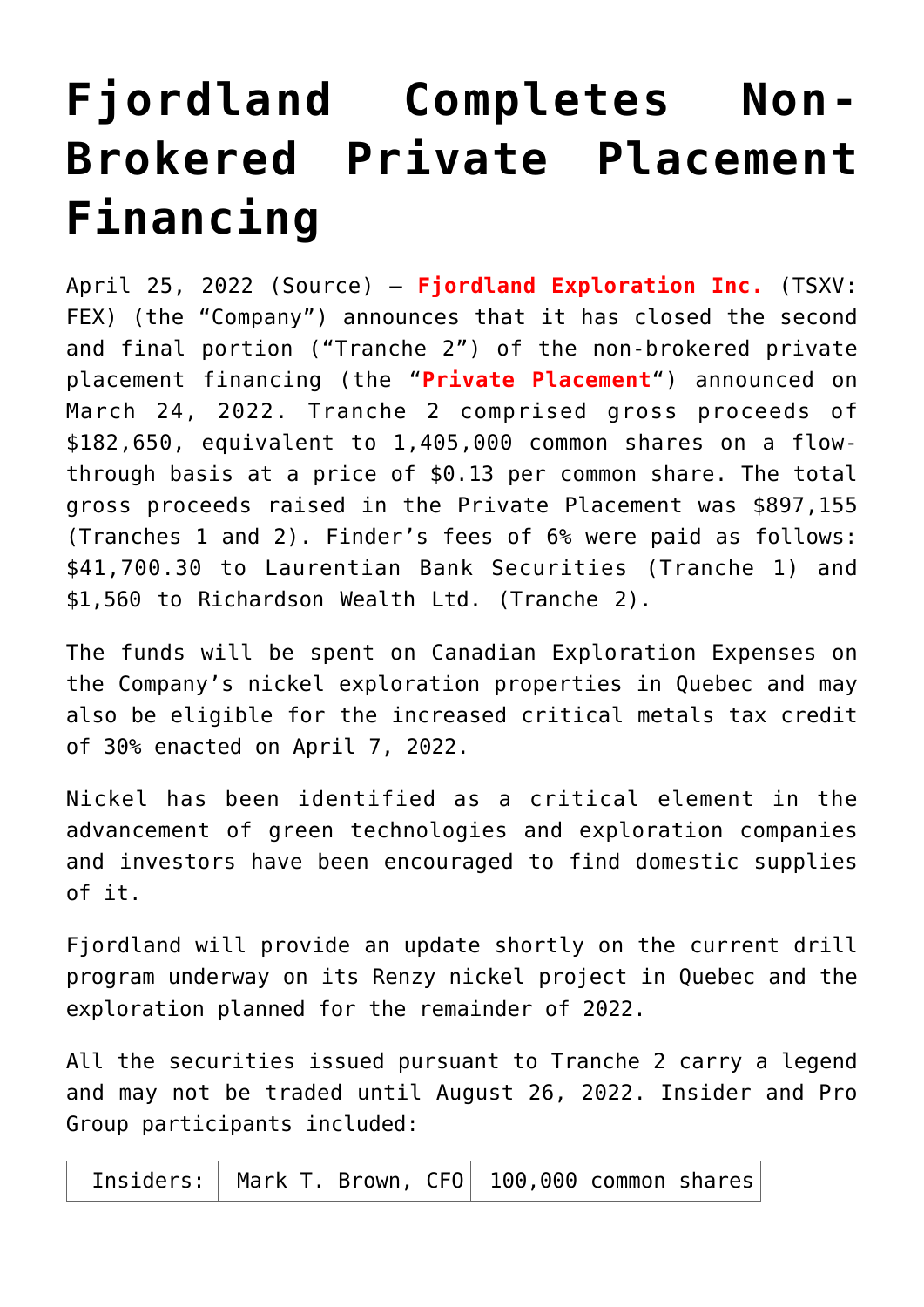| Pro Group: |
|------------|

The net proceeds of the Private Placement will be used for the exploration of the Company's Renzy Nickel-Copper project in Quebec.

On completion of the Private Placement, Fjordland's issued and outstanding securities is 82,285,531.

This news release does not constitute an offer to sell or a solicitation of an offer to buy any of the securities in the U.S. The securities have not been and will not be registered under the U.S. Securities Act of 1933, as amended, or any state securities laws and may not be offered or sold within the U.S. or to U.S. persons unless registered under the U.S. Securities Act and applicable state securities laws or an exemption from such registration is available.

## **Related Party Disclosure**

Mark T. Brown, CFO, purchased 100,000 common shares for aggregate proceeds of \$13,000. As a result, his participation is considered a "related party transaction" under Multilateral Instrument 61-101 ("MI 61-101"). The directors of the Company have determined that his participation in the private placement is exempt from the formal valuation and minority shareholder approval requirements under MI 61-101 in reliance on the exemptions set forth in sections  $5.5(c)$  and  $5.7(1)(a)$ of MI 61-101 and, in connection therewith, have determined that neither the fair market value of the securities to be distributed in the private placement nor the consideration to be received, insofar as it relates to him, exceeds 25% of the Company's market capitalization. The Company did not file a material change report related to this financing more than 21 days before the expected closing of the private placement as required by MI 61-101 since the details of the participation by the related party of the Company was not settled until shortly prior to the closing of the Private Placement and the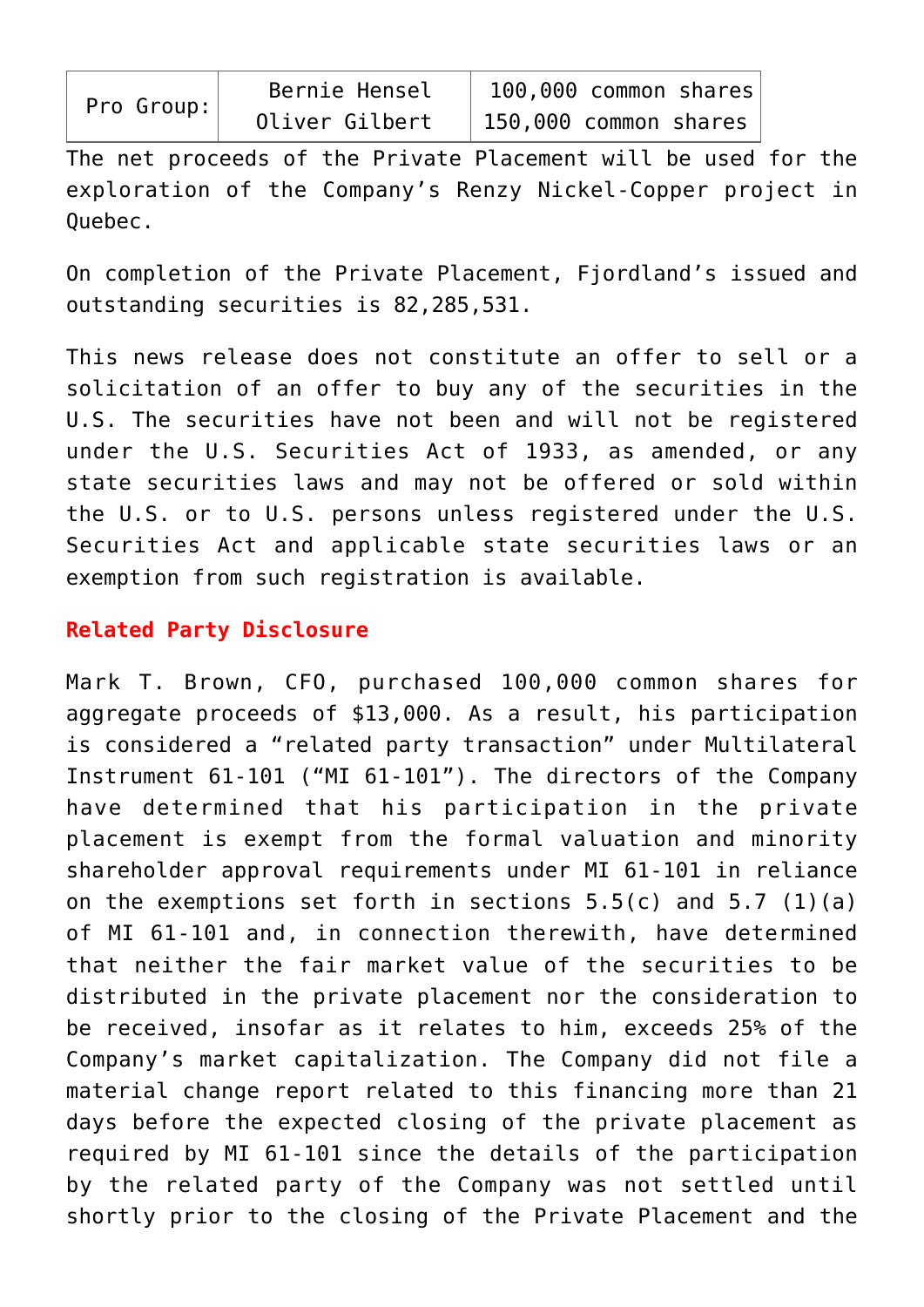Company wished to close on an expedited basis for sound business reasons.

## **About Fjordland Exploration Inc.**

Fjordland Exploration Inc. is a mineral exploration company that is focused on the discovery of large-scale economic metal deposits in Canada.

In collaboration with Ivanhoe Electric Inc. and Commander Resources Ltd., Fjordland is exploring the SVB "Pants Lake Intrusive" target which is in a geologic setting analogous to the nearby nickel-cobalt-copper Voisey's Bay deposit. Fjordland has earned a 75% interest in the project.

Fjordland, as operator, has an agreement to acquire 100% of the Renzy nickel-project located near Maniwaki, Quebec. The project encompasses the former Renzy Mine where, during the period from 1969 to 1972, 716,000 short tons were mined with average grades of 0.70% nickel and 0.72% copper. Fjordland has staked additional claims to increase the size of the project to 530 sq. km.

As well, Fjordland has 2 copper-gold properties in the Quesnel Trough of central British Columbia, The West Milligan coppergold project is a joint venture with Northwest Copper Corp. located within 4 km of Centerra's Mount Milligan copper-gold mine. The 103 sq. km. Witch copper-gold project is located another 35 km west of the Milligan mine.

ON BEHALF OF THE BOARD OF DIRECTORS

#### *"James Tuer"*

James Tuer, CEO

### **For further information:**

James Tuer Ph: 604-688-3415 [tuer@fjordlandex.com](mailto:tuer@fjordlandex.com)